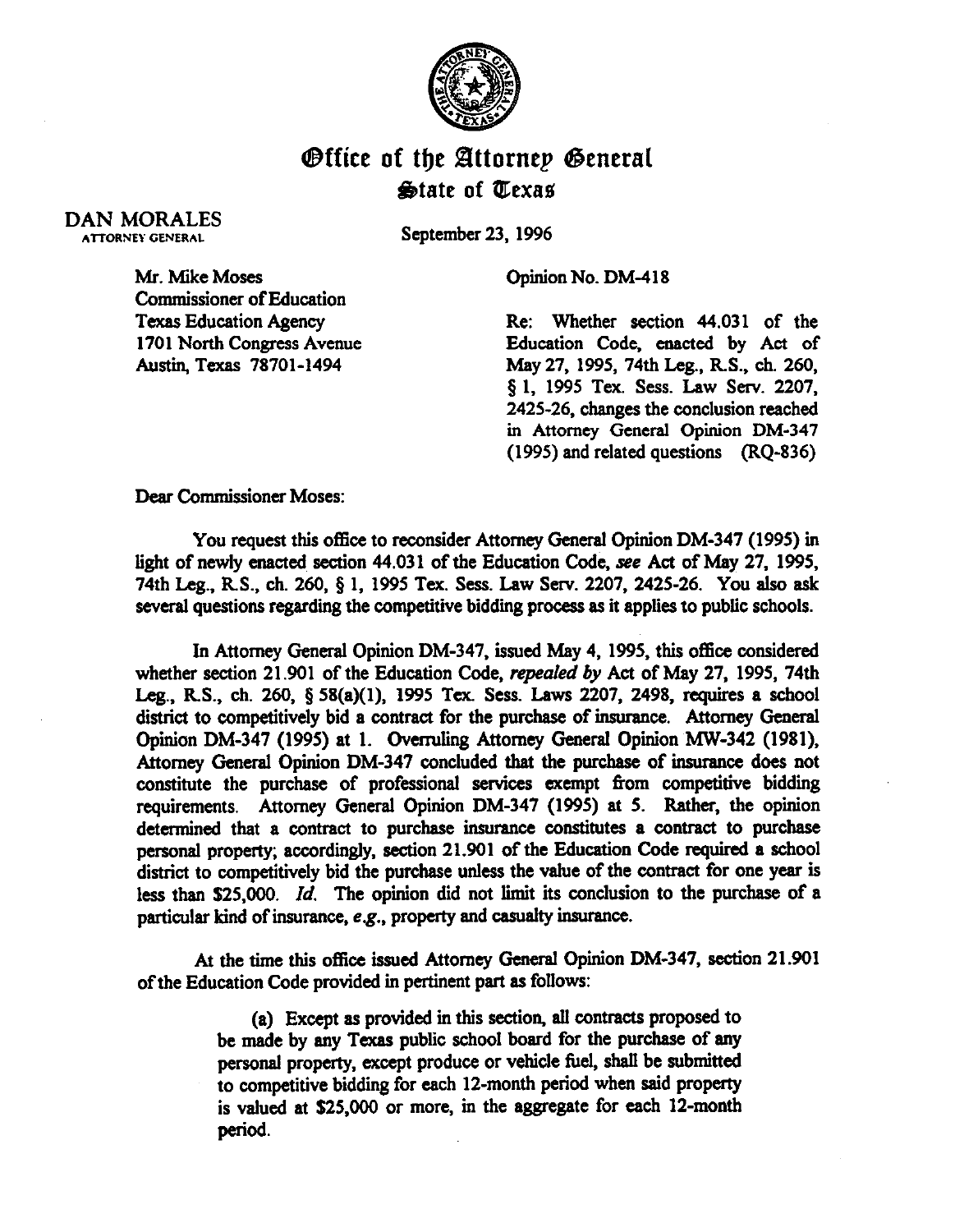(b) Except as provided in Subsection (e) of this section, all contracts proposed to be made by any Texas public school board for the construction, maintenance, repair or renovation of any building shall be submitted to competitive bidding when said contracts are valued at more than  $$15,000$ ...

(c) Nothing in this section shall apply to fees received for professional services rendered, including but not limited to architect<sup>[']</sup>s fees, attorney's fees, and fees for fiscal agents.

Subsequent to the issuance of Attorney General Opinion DM-347, the Seventyfourth Legislature repealed section 21.901, transferring its subject matter to section 44.031 of the Education Code and amending the substance. Section 44.031 provides in pertinent part as follows:

> (a) Except as provided by this section, all school district contracts, except contracts for the purchase of produce or vehicle *ibe& valued at S25,OOO* or more in the aggregate for each 12-month period shall be made by the method, of the following methods, that provides the best value to the district:

> > $(1)$  competitive bidding;

(2) competitive sealed proposals;

*(3)* a request for proposals;

(4) a catalogue purchase as provided by Subchapter B. Chapter 2157, Govemment Code;1

(5) an interlocal contract;<sup>2</sup> or

A state agency may purchase or lease an automated information system directly from a qualified information systems vendor.  $Id$ . § 2157.063(a). The purchase or lease must, however, be the "best value available." Id. A local government, such as a school district, may avail itself of the catalogue purchase procedure if the local government qualifies for cooperative purchasing under Local Government Code sections 271.082 and 271.083. Id. § 2157.067(a).

<sup>2</sup>Chapter 791 of the Government Code controls the formation of interlocal cooperation contracts. Under section 791.011(a), "[a] local government may contract or agree with another local government to

<sup>&</sup>lt;sup>1</sup>Chapter 2157, subchapter B of the Government Code provides that the General Services Commission or a state agency may purchase an automated information system through a catalogue purchase procedure. Gov't Code § 2157.061. A vendor who wishes to sell automated information. systems to state agencies using the catalogue purchase method must apply to the General Services Commission for designation as a qualified information systems vendor. Id. § 2157.062(a); see also id. §§ 2157.064, .065 (pertaining to regional and statewide qualification of vendors and prescribing standards and criteria for qualification of vendors). A qualified information systems vendor must publish and maintain a catalogue describing each product and service available for purchase, the list price, and the price to a state agency. *Id.* §§ 2157.062(b)(1), .066.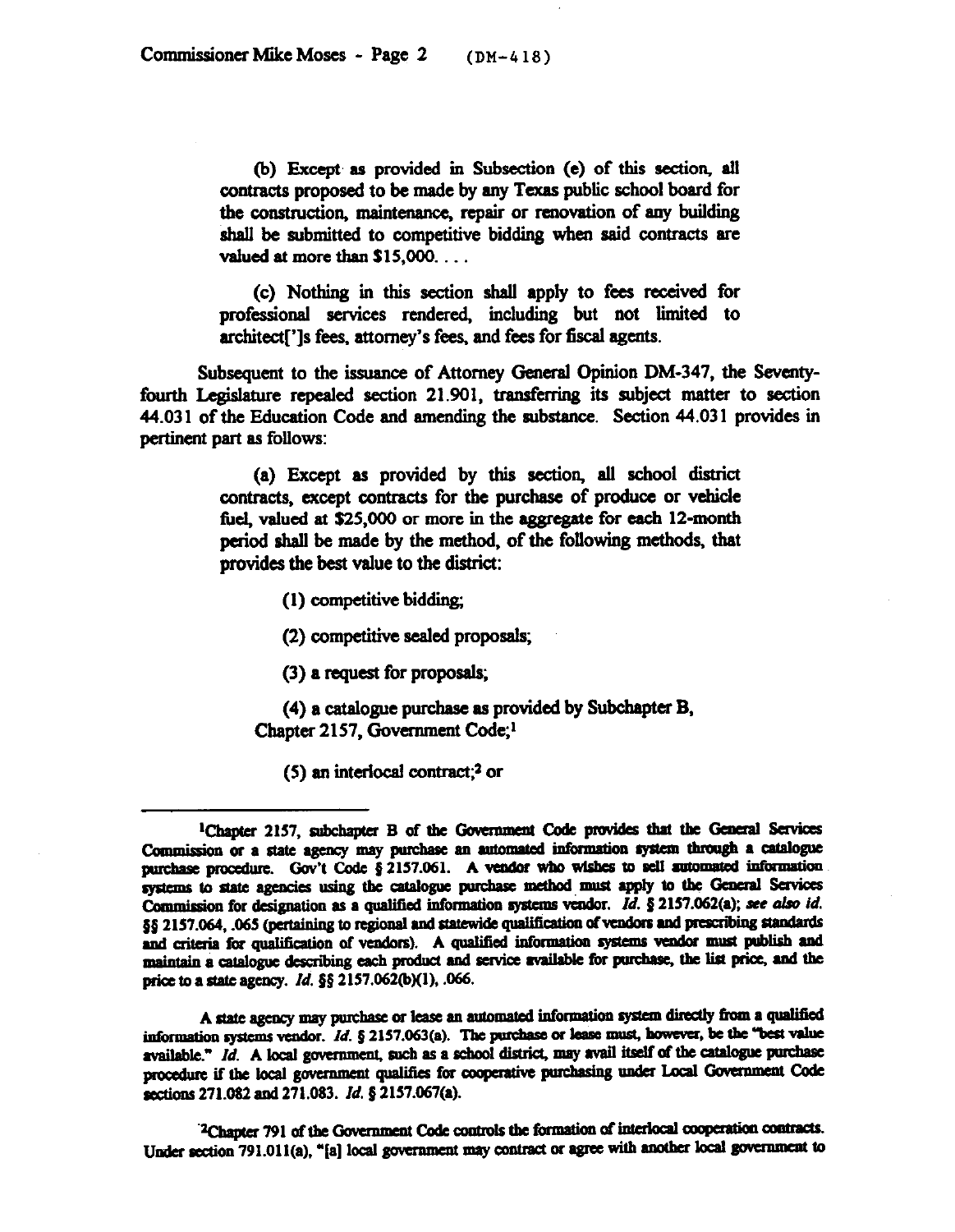*(6)* a design/build contract.3

(b) In determining to whom to award a contract, the district may consider;

 $(1)$  the purchase price;

*(2)* the reputation of the vendor and of the vendor's goods or services;

*(3)* the quality of the vendor's goods or services;

*(4)* the extent to which the goods or services meet the district's needs;

*(5)* the vendor's past relationship with the district;

(6) the impact on the ability of the district to comply with laws and rules relating to historically underutilized businesses;

 $(7)$  the total long-term cost to the district to acquire the vendor's goods or services; and

(footnote continued)

perform governmental functions and services." The term "local government" means a county, municipality, special district, or other political subdivision, or a combination of two or more of those entities. Gov't Code § 791.003(4). The term "political subdivision" includes "any corporate and political entity organized under state law." Id. § 791.003(5).

A local government that is a party to an interlocal cooperation contract also may contract with a state agency, as defined by section 771.002 of the Government Code. Id. § 791.011(b). A contract between a local government and an entity that is neither another local government nor a state agency is not an interlocal cooperation contract under chapter 791 of the Government Code.

Parties may enter an interlocal contract only for one of two purposes:

(1) [to] study the feasibility of the performance of a governmental function or service by an interlocal contract; or

(2) [to] provide a governmental function or service that each party to the contract is authorized to perform individually.

*Id.* § 791.011(c). Thus, no party to an interlocal contract may perform a function or service that is inconsistent with the authority of any party to the contract.

<sup>3</sup>In Attorney General Opinion JM-1189 this office described a design/build contract as a contract in which an "owner contracts with a single party for both the design and construction of the entire project," as opposed to the traditional arrangement in which the owner contracts with both an architect and a contractor. Attorney General Opinion JM-1189 (1990) at 2 (citing Hal G. Block. As the Walls Came Tumbling Down: Architects' Expanded Liability Under Design-Build/Construction Contracting, 17 JOHN MARSHALL L. REV. 1 (1984)).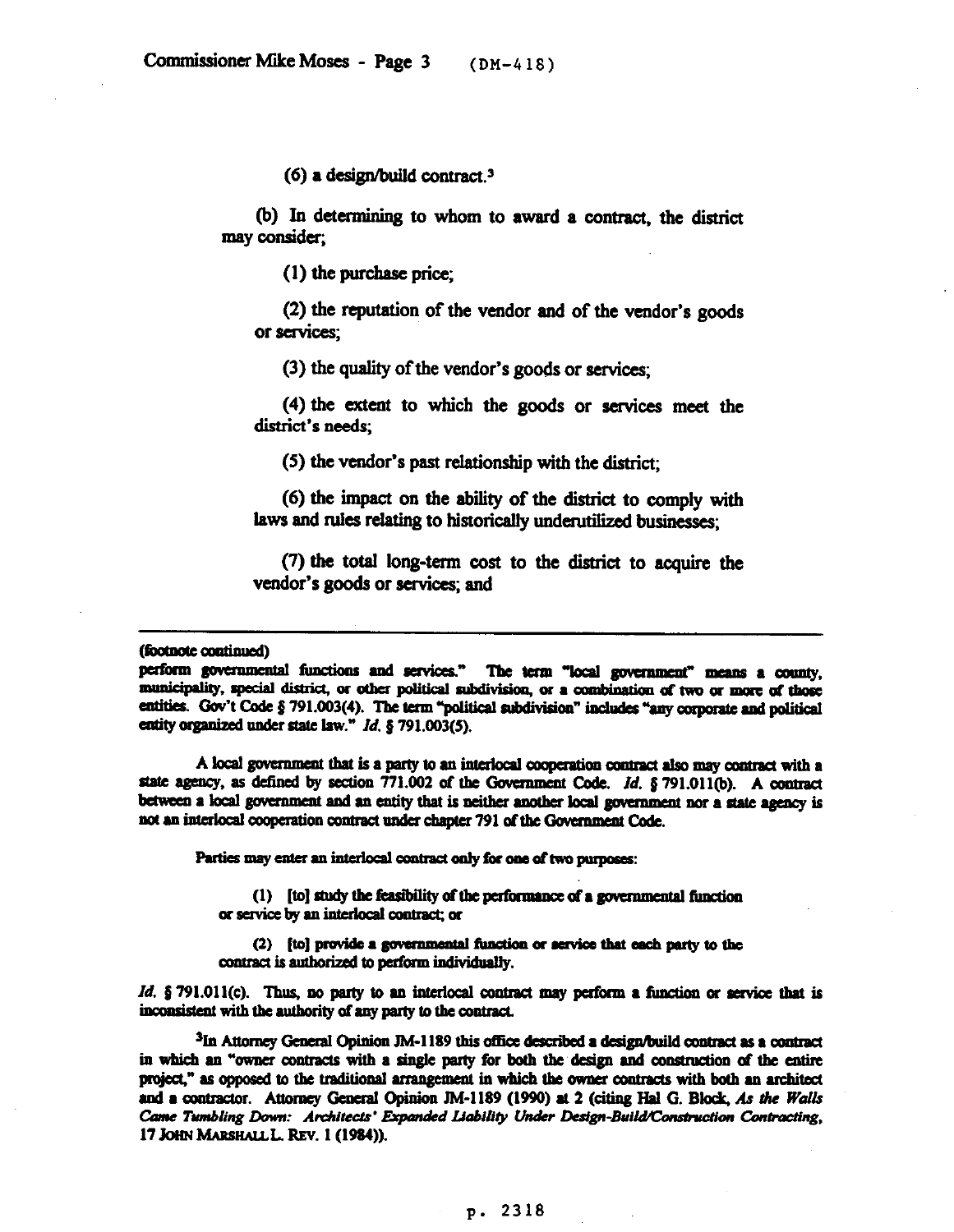(8) any other relevant factor that a private business entity would consider in selecting a vendor.

(c) The state auditor may audit purchses of goods or services by the district.

(d) The district may adopt rules and procedures for the acquisition of goods or services.

(e) To the extent of any conflict, this section prevails over any other law relating to the purchasing of goods and services except a law relating to contracting with historically underutilized businesses.

(i) This section does not apply to fees received for professional services rendered, including architect's fees, attorney's fees, and fees for fiscal agents. [Footnotes added.]

Thus, section 44.031 "[s]ets forth methods by which all school district contracts shall be made, except contracts for the purchase of produce or vehicle fuel, valued at \$25,000 or more in the aggregate for each 12-month period." Senate Research Center, Bill Analysis 176, S.B. 1, 74th Leg., R.S. (1995). Also, fees received for professional services rendered are not subject to section 44.031. Educ. Code  $\S$  44.031(f).

We found nothing in the legislative history explaining the legislature's motivation for altering schools' purchasing procedures.<sup>4</sup> We believe the revision is consistent with

 $4As introduced, section 44.031(a), (b), (c) substantially duplicated section 21.901(a), (b), (c):$ 

Sec. 44.031 [21.901]. CONTRACTS-COMPETITIVE BIDDING. (a) Except as provided by [in] this section, all contracts proposed to be made by the [any Texas public school] board of trustees of a school district for the purchase of any personal property, except produce or vehicle fuel, must [shall] be submitted to competitive bidding for each 12-month period when the [said] property is valued at \$25,000 or more, in the aggregate for each 12-month period.

(b) Except as provided by [in] Subsection (e) [ef this section], all contracts proposed to be made by the fany-Texas public school] board of trustees of a school district for the construction, maintenance, repair, or renovation of any building must [shall] be submitted to competitive bidding when the [said] contracts are valued at more than \$15,000. In this section, maintenance includes supervision of custodial, plant operations, maintenance, and ground services personnel.

(c) This [Nothing in this] section does not [shall] apply to fees received for professional services rendered, including [but-not-limited-to] architects [sic] fees, attorney's fees, and fees for fiscal agents.

S.B. 1, 74th Leg., R.S. (1995) (as introduced).

The Senate Committee on Education amended subsection (b), the provision requiring the board of trustees of a school district to competitively bid a contract for the construction, maintenance, repair, or renovation of a building, by adding a provision permitting a board to award the contract "by the method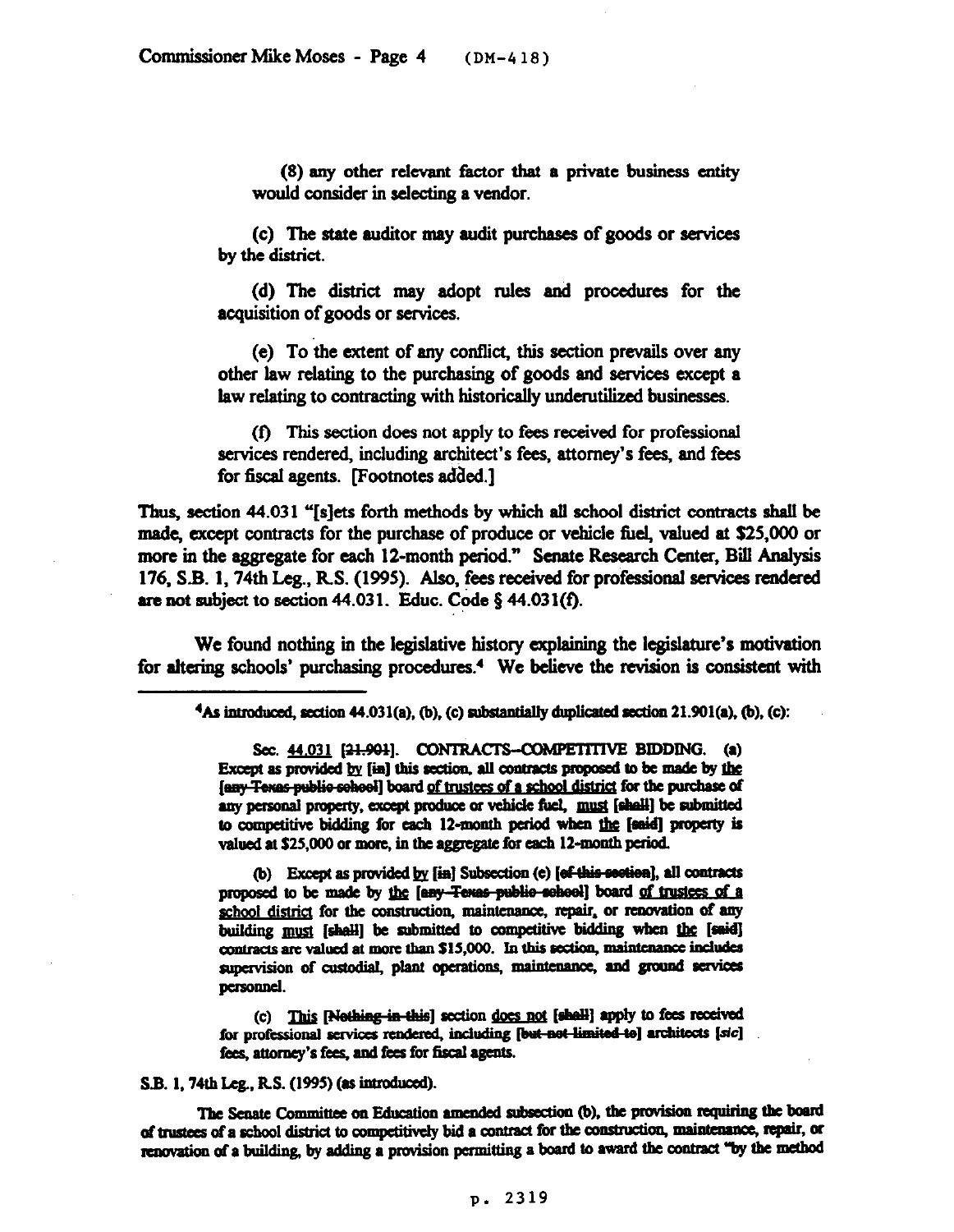one of the primary purposes of Senate Bill 1, however, which was to allow more local control over schools. See Education for Tomorrow: The Public Schools Reform Act of 1995 at 1 (explaining that S.B. 1 proposes to rein in powers of State Board of Education), 2 (explaining that S.B. 1 proposes to establish regional education service centers), 6 (explaining that S.B. 1 would allow local school districts, rather than State Board of Education, to adopt textbooks) (available in bill file). We deduce, therefore, that the legislature wanted each local school district to have more control over the means by which the adtool district awards contracts. Although section 44.031 now allows a school district flexibility to select the means it will use to award a particular contract from the list in subsection (a), the school district always must have as its goal obtaining the best value for the school district. See Educ. Code  $\S$  44.031(a).

Section 44.031 prevails over Attorney General Opinion DM-347 to the extent the opinion is inconsistent with the statute. Nevertheless, section 44.031 does not affect our conclusion in Attorney General Opinion DM-347 that a contract for the purchase of insurance is not a contract for professional services. See Attorney General Opinion DM-347 (1995) at 5.

Whether a contract for the purchase of insurance is a contract to purchase personal property no longer matters in the context of section 44.03 1. Under section 44.03 1 of the Education Code, a school board must award all contracts not for professional services, produce, or vehicle fuel in accordance with subsection  $(a)$ , so long as the value of the contract exceeds \$24,999.99 in the aggregate for a twelve-month period.

The House Committee on Public Education clarified subsection (b) by deleting the competitive bidding requirement, thus permitting a school district to contract for the construction, maintenance, repair, or renovation of a building by using the one of five listed methods that provides the best value to the district. The five listed methods were substantially the same as the five listed in the Senate's version of the bill.

The conference committee amended section 44.031 to the form in which the legislature finally passed it. Both the Senate and the House of Representatives passed a resolution noting that the conference committee had amended section 44.031 differently from either the previous senate or house version of the bill. See S.R. 1258, 74th Leg., R.S. (1995); H.R. 1145, 74th Leg., R.S. (1995). Each resolution explained that the revisions were necessary to "clarify the manner in which school district[s] can make purchases of personal property and to impose consistent restrictions on purchases of personal property and certain buildings contracts made in relation to buildings." S.R. 1258, 74th Leg., R.S., 65 (1995).

<sup>(</sup>footnote continued)

that provides the best value to the district." The amendment provided a nonexclusive list of five different methods a board might use: competitive bidding; competitive sealed proposals; catalogue purchase; a group purchasing program; or an open market contract. The amendment further listed those factors a board must consider in determining the best value to the district. The committee did not amend subsection (a), pertaining to contracts for the purchase of personal property generally. The full Senate approved the committee substitute for subsection (b) without amendment.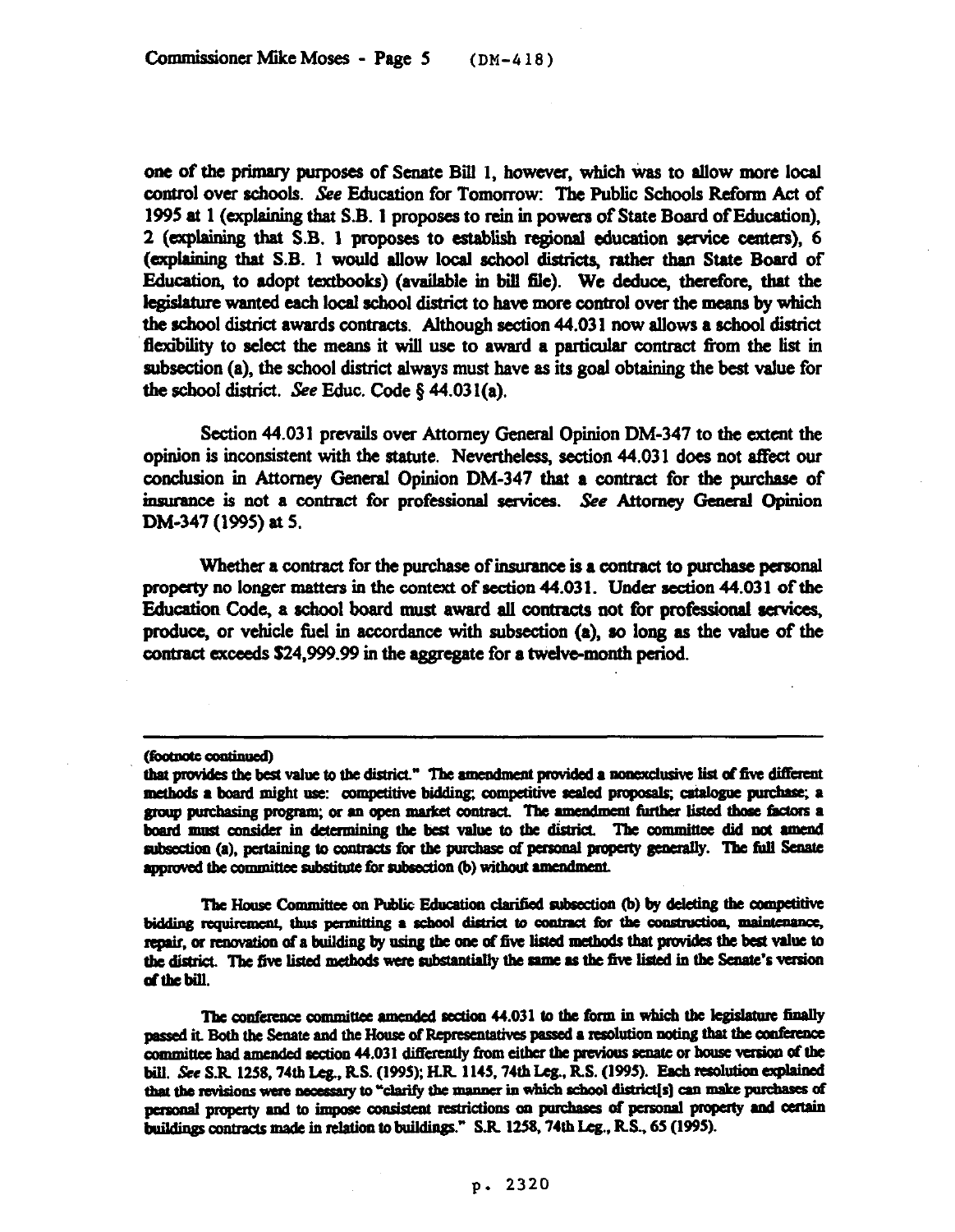You first ask whether Attorney General Opinion DM-347 precludes a school district from using any of the purchasing methods listed in section 44.031(a). Clearly, it does not. To the extent Attorney General Opinion DM-347 concludes that a school district must competitively bid a contract for the purchase of insurance, section 44.031 of the Education Code supersedes the opinion. A school district must award a contract to purchase insurance, provided the value of the contract exceeds \$24,999.99 in the. aggregate for a twelve-month period, using one of the methods listed in section  $44.031(a)$ . The board of trustees of the school district must select the method "that provides the best value to the district." Educ. Code  $§$  44.031(a).

You next ask whether Attorney General Opinion DM-347 precludes a school district from executing an insurance contract for a period longer than twelve months. It does not. Neither section 44.031 of the Education Code nor Attorney General Opinion DM-347 limits the length of contract the board of a school district may enter. But see Local Gov't Code § 271.009 (limiting term of contract to twenty-five years). The board of trustees of a school district must award a contract in accordance with section  $44.031(a)$ if the value of the contract is \$25,000 or more in the aggregate for each twelve-month period covered in the contract.

A multi-year contract must, however, contain a clause retaining to the school board "the continuing right to terminate at the expiration of each budget period of the [school district] during the term of the contract..." *Id.* § 271.903(a); see id.  $\S$  271.903(b) (defining "local government" to include school district). In the alternative, the school board may condition the contract on "a best efforts attempt by [the school board] to obtain and appropriate funds for payment of the contract ...." *Id.*  $\S 271.903(a)$ . The school board also may include both provisions in the contract, providing the school district a continuing right to terminate and conditioning the contract on the school board's best efforts to appropriate funding. *Id.* 

Third, you ask whether a school district may, under section 44.033 of the Education Code, execute an insurance contract for a period longer than twelve months. Section 44.033 provides an alternative method for the purchase of personal property valued between S10,000 and S25,OOO.' As this office determined in Attorney General Opinion DM-347, a contract to purchase insurance is a contract to purchase personal property.

<sup>&</sup>lt;sup>5</sup>Section 44.033(a) also permits a school district to purchase items of personal property, the value of which is at least \$10,000 but less than \$25,000, in the aggregate, for a 12-month period, in accordance with section  $44.031(a)$  and (b).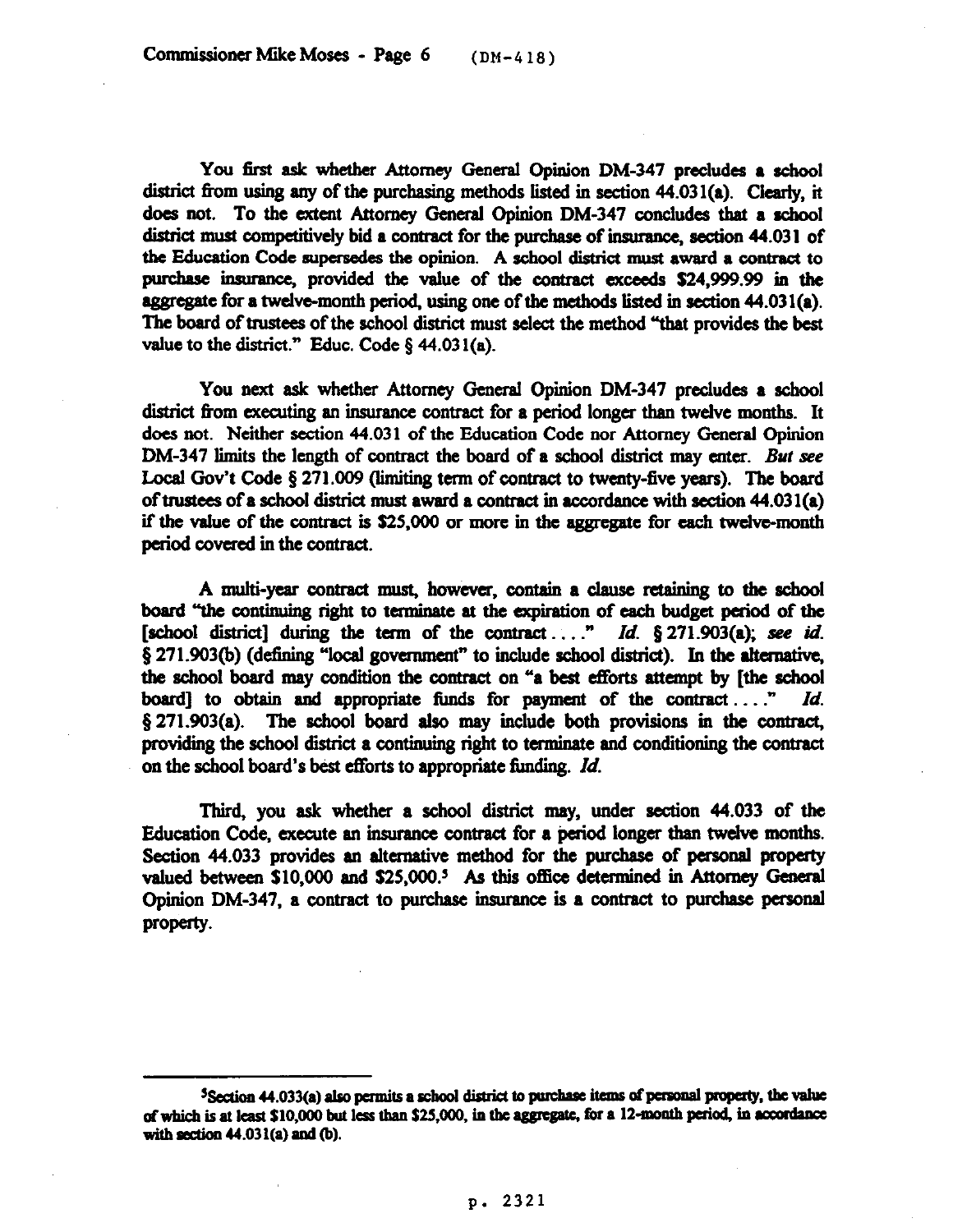Section 44.033 provides in pertinent part as follows:

(a) A school district shall purchase personal property as provided by this section if the value of the items is at least SlO,OOO but less than  $$25,000$ , in the aggregate, for a 12-month period. In the alternative, the school district may purchase those items in accordance with Sections  $[sic]$  44.031 (a) and (b).

0) For each 12-month period, the district shall publish a notice in two successive issues of any newspaper of general circulation in the county in which the school is located. If there is no newspaper in the county in which the school is located, the advertising shall be published in a newspaper in the county nearest the county seat of the county in which the school is located, specifying the categories of personal property to be purchased under this section and soliciting the names  $\dots$  of vendors that are interested in supplying any of the categories to the district. For each category, the district shall create a vendor list consisting of each vendor that responds to the published notice and any additional vendors the district elects to include.

(c) Before the district makes a pumhase from a category of personal property, the district must obtain written or telephone price quotations from at least three vendors from the list for that category.... The purchase shall be made from the lowest responsible bidder.

We find nothing in section 44.033 prohibiting a school district from entering a contract for the purchase of insurance with a duration longer than twelve months. But see Local Gov't Code  $\S 271.009$  (limiting term of contract to twenty-five years). Subsection (b) does not limit the length of a contract; rather, it requires a school district to publish notice seeking vendors interested in supplying the school district with those goods the school district will be purchasing in the upcoming twelve-month period. If, therefore, a school district executes a multi-year insurance contract, it need not advertise for insurance vendors until the twelve-month period during which the school district will be executing a new insurance contract.

If the school district enters a multi-year contract, it must comply with section 271.903(a) of the Local Government Code. See supra at 6. Thus, the contract must include a clause retaining to the school district the continuing right to terminate the contract at the end of the school district's budget period, a clause conditioning the continuation of the contract on the school board's best efforts to appropriate funds for the payment of the contract, or both.

Your fourth question causes us to consider the value requirement articulated in sections  $44.031(a)$  and  $44.033(a)$ . You ask whether a school district must aggregate different types of insurance,  $e.g.,$  workers' compensation insurance and health insurance,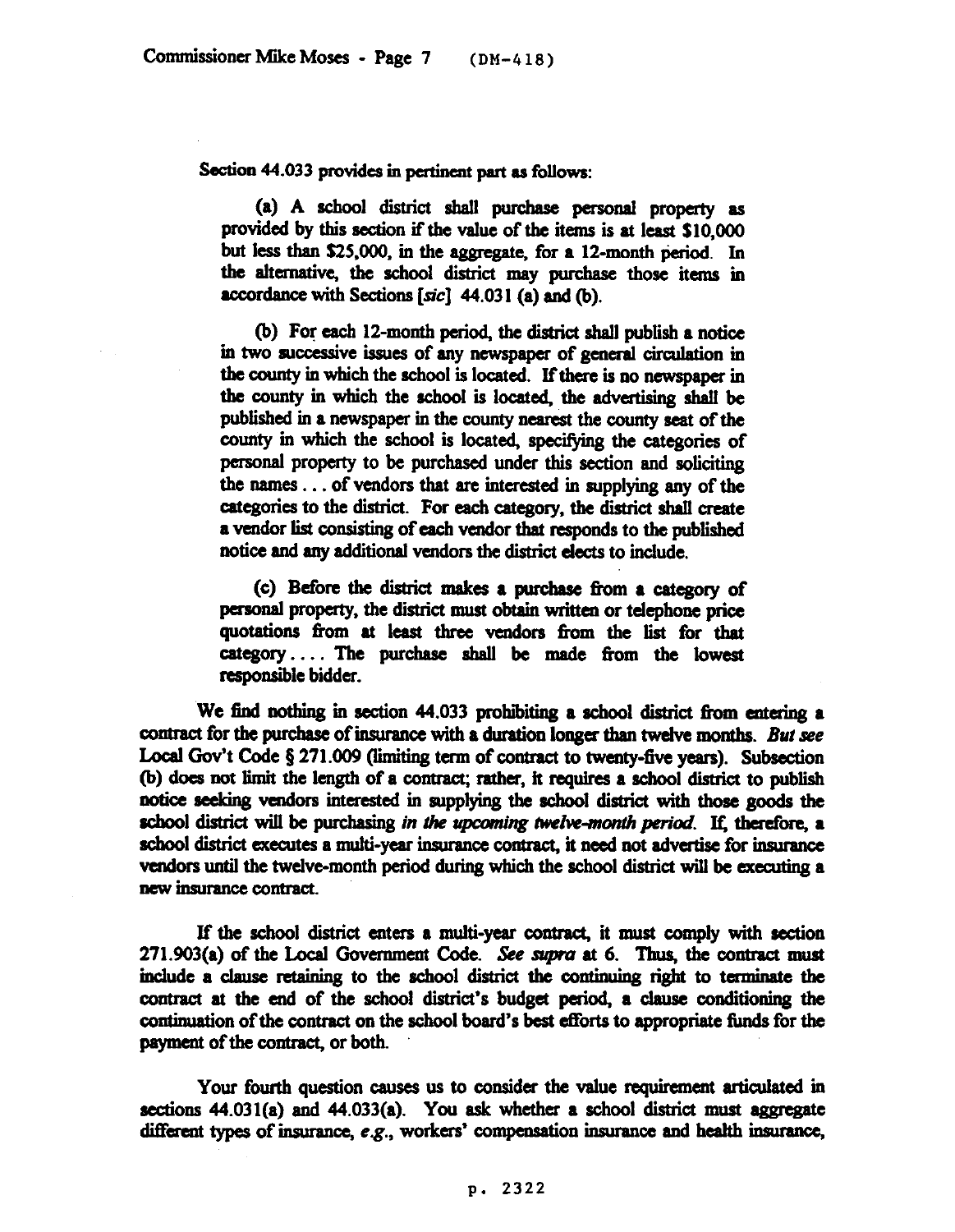to determine the value, for purposes of ascertaining the methods the school district may use to purchase the insurance. You also ask whether a school district may assume that it need not aggregate coverage in different "lines" of insurance, as defined by rule of the commissioner of insurance, for purposes of section  $44.031(a)$  and section  $44.033(a)$ . You ask whether a school district must aggregate insurance coverage under different types of insurance if the coverage is available under a single contract in the local market.

You do not indicate any particular rule of the commissioner of insurance that defines "lines" of insurance. We note that the Department of Insurance has, in its rules, categorized the various types of insurance as follows: life, accident, and health insurance, see 28 T.A.C. ch. 3; property and casualty insurance, see *id.* ch. 5; title insurance, see id. ch. 9; surplus lines insurance, see id. ch. 15; and prepaid legal service, see id. ch. 23. We understand you to inquire whether, for purposes of determining the value of a contract, a school district may consider, for example, the value of its health insurance coverage separately from the value of its property insurance coverage, its workers' compensation coverage, or its life insurance coverage. We believe the answer to your question lies in the phrase "in the aggregate" in sections  $44.031(a)$  and  $44.033(a)$ .

The Education Code does not define either the phrase "in the aggregate" or the term "aggregate"; nor do we find a definition elsewhere in state law. In common usage, see Gov't Code  $\S 311.011$ , the phrase "in the aggregate" means "considered as a whole." WEBSTER'S NINTH NEW COLLEGIATE DICTIONARY 64 (1990). The term "aggregate" denotes the "[e]ntire number, sum, mass, or quantity of something; total amount; complete whole." BLACK'S LAW DICTIONARY 60 (5th ed. 1979); see also BRYAN A. GARNER, A DICTIONARY OF MODERN LEGAL USAGE 30 (1987). In examining the definitions of "aggregate," we note that the word appears to connote a collection of associated items.<sup>6</sup> See 1 OXFORD ENGLISH DICTIONARY 252-53 (2d ed. 1989).

Section  $44.031(a)$  provides that, in general, a school district must use one of the specified purchasing methods to contract for anything, except professional services, vehicle fuel, or produce, "valued at \$25,000 or more in the aggregate for each 12-month period...." Clearly, the school district need not add together the value of all of the contracts it proposes to execute during a 12-month period. If it did, a school district always would cross the \$25,000 line and have to award all of its contracts in accordance with section  $44.031(a)$ . On the other hand, we believe the phrase "in the aggregate" in section 44.031 of the Education Code limits a school district's authority to consider the value of each purchase separately.

Section 44.032(b) of the Education Code forbids, in certain circumstances, an officer, employee, or agent of a school district to make or authorize "separate, sequential,

<sup>&</sup>lt;sup>6</sup>For example, in law the term "aggregate" means "[c]omposed of many individuals united into one association." 1 OxFORD ENGLISH DICTIONARY 252 (2d ed. 1989). In zoology, the term means "[c]onsisting of distinct animals united into a common organism." *Id.* In physics, the term refers to "[a] mass formed by the union of homogenous particles." *Id.* at 253.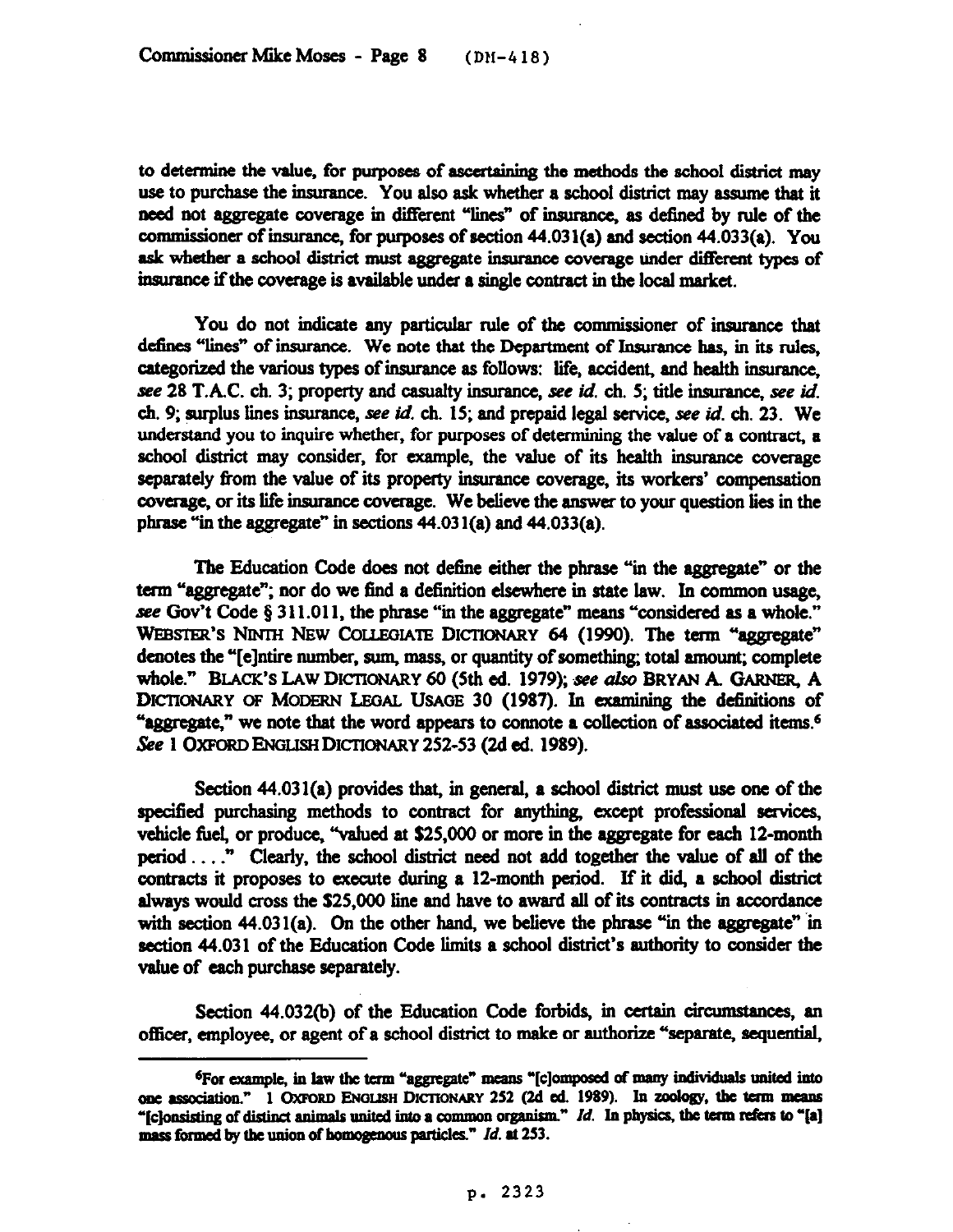or component purchases" of items that "in normal purchasing practices would be purchased in one purchase," see Educ. Code  $§$  44.032(a)(1), (2), (3). Without determining that "in the aggregate" is duplicative of the restriction on separate, sequential, or component purchases as a matter of law, we believe we must construe the phrase consistently with the restriction, as well as the common usage of the word "aggregate." Accordingly, we conclude that the phrase "in the aggregate" requires a school district cumulatively to value contracts for like products that a school district normally would purchase together, but only for purposes of determining when a formal procurement process is required by law.7

As you suggest, whether a school district may aggregate different insurance coverages may depend upon the local market; the question also may depend upon the types of coverage involved, the size or location of the school district, and other factors that we are unable to predict. Possibly, one school district would normally contract to purchase certain products together, while another school district normally would not contract to purchase the same products together.

Again, the statute expressly requires a school district to consider the aggregate value of certain contracts to be executed in a twelve-month period only in reference to determining whether the school district must use one of the methods listed in section  $44.031(a)$  of the Education Code to make the contract. We do not read section  $44.031(a)$ to require a school district to make the contracts for like products "in the aggregate." Thus, once a school district has aggregated the value of contracts it desires to enter during the twelve-month period to determine whether it must make the contract using one of the methods listed in section  $44.031(a)$ , it may enter each contract separately.

In your final question you ask whether the services of a third-party administrator who is licensed under Insurance Code article 21.07-6 are professional services that a school district need not bid under section 44.031(f). Article 21.07-6, section 1(1) defines "administrator" as "a person<sup>8</sup> who collects premiums or contributions from or who adjusts or settles claims in connection with life, health, and accident benefits or annuities for residents of this state." (Footnote added.) See also 28 T.A.C.  $\S$  7.1601. The definition excludes certain persons, such as an employer on behalf of its employees, a health maintenance organization, or a person who adjusts or settles claims in the normal course of his or her practice as a licensed attorney. Ins. Code art. 21.07-6,  $\S$  1(1)(A), (D), (K). Incidentally, the definition of "administrator" also excludes "a self-insurance pool

<sup>&</sup>lt;sup>7</sup>Cf. 29 C.F.R. § 5.15(b)(2) (1992) (exempting from Contract Work Hours and Safety Standards Act purchase or contract "in the aggregate amount of \$2,500.00 or less" and stating that, to determine aggregate amount, one must include "all property and services which would properly be grouped together in a single transaction").

<sup>\*</sup>Article 21.07-6, section (1)(7) of the Insurance Code defines "person" as "an individual, partnership, corporation, organization, government or governmental subdivision or agency, business trust, estate trust, association, or other legal entity."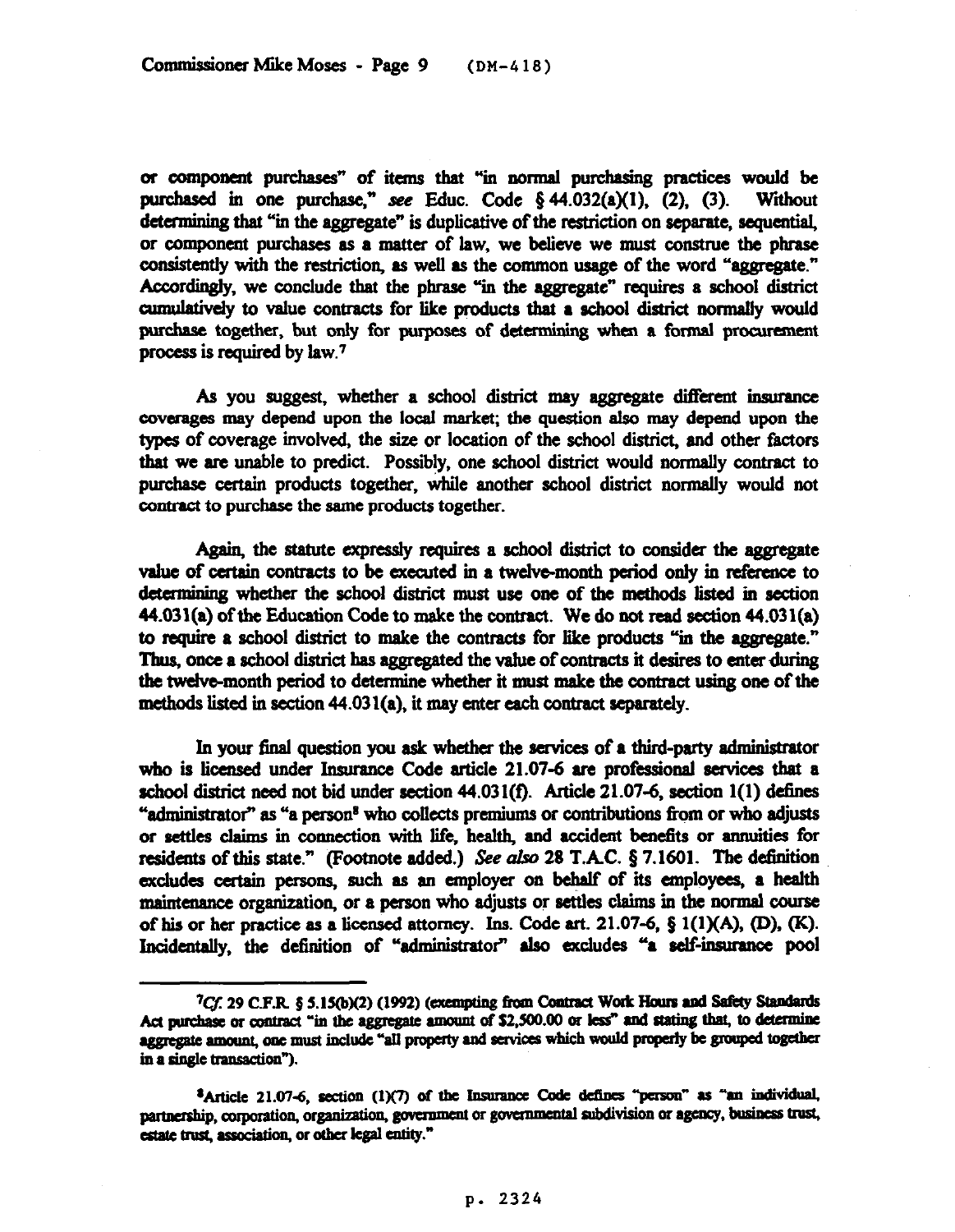composed of political subdivisions of this state that participate in a fund or pool through interlocal agreements and  $\dots$  any nonprofit entity that acts solely on behalf of a fund, pool, agency, or body. . . ." *Id. 8* l(l)(O).

To become a licensed third-party administrator, a person must obtain a certificate of authority from the commissioner of insurance. *Id.* § 3(a). In its application for a certificate of authority, an applicant must provide the commissioner with copies of organizational documents, such as the articles of incorporation and bylaws; a description of the administrator; if the applicant is not domiciled in this state, a power of attorney appointing the commissioner as the administrator's attorney; financial audits; and any other information the commissioner requires. *Id.* § 4; see also 28 T.A.C. §§ 7.1603, .1605. The wmmissioner of insurance must approve the application if he or she is satisfied that the application meets the following criteria:

> (1) the granting of the application would not violate a federal or state law;

> $(2)$  the financial condition of an administrator applicant or those persons who would operate or control an administrator applicant are such that the granting of a certificate of authority would not be adverse to the public interest;

> (3) the applicant has not attempted through fraud, or bad faith to obtain the certificate of authority;

> (4) the applicant has complied with this article and rules adopted by the board under this article; and

> (5) the name under which the applicant will conduct business in this state is not so similar to that of another administrator or insurer that it is likely to mislead the public.

Ins. Code art.  $21.07-6$ ,  $\S$   $5(a)$ .

Once the wmmissioner of insurance has approved an application for a certificate of authority, the third-party administrator must obtain and maintain a fidelity bond. *Id.*  $\S$  6(a); see also 28 T.A.C.  $\S$  7.1613. The third-party administrator also must submit to examinations by the commissioner of insurance or the commissioner's designee, which examination will include a review of all of the administrator's written agreements with various insurers<sup>9</sup> and plans,<sup>10</sup> as well as a review of the administrator's financial statements. Ins. Code art. 21.07-6, § 8(c); see also 28 T.A.C. § 7.1610.

<sup>&</sup>lt;sup>9</sup>An "insurer" for purposes of article 21.07-6 of the Insurance Code is "a person who transacts a life, health, or accident insurance business under the law of this state." Ins. Code art. 21.07-6,  $\S$  1(5).

<sup>&</sup>lt;sup>10</sup>A "plan" is "a plan, fund, or program established, adopted, or maintained by a plan sponsor or insurer to the extent that the plan, fund, or program is established, adopted, or is maintained to provide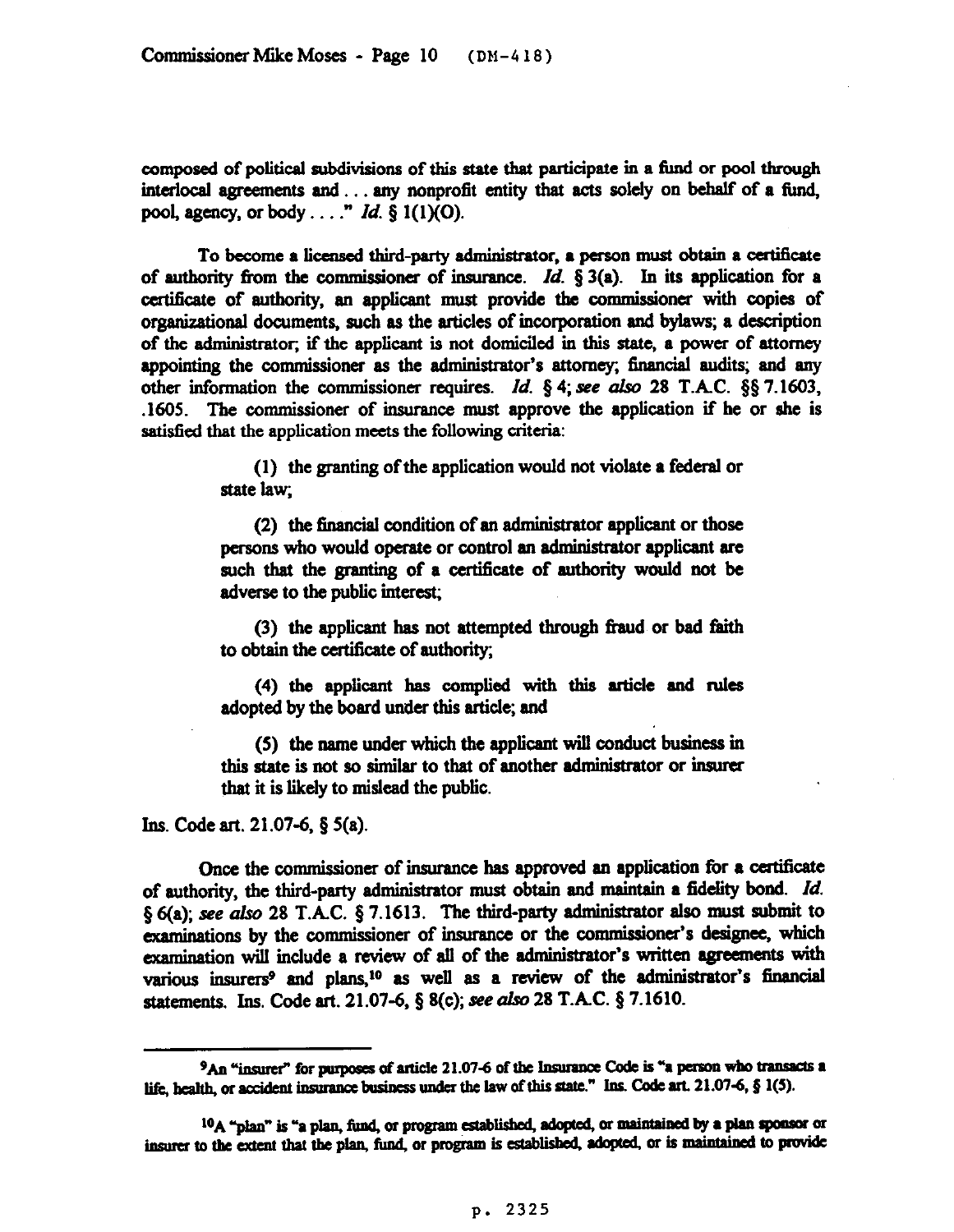In Attorney General Opinion JM-1038 this office considered whether the thirdparty administrator of an insurance contract provides professional services, the purchase of which need not be wmpetitively bid under chapter 252 of the Local Govemment Code. Attorney General Opinion JM-1038 (1989) at 1. (Like section 44.031 of the Education Code, Local Government Code section  $252.022(a)(4)$  excepts from the requirement that a municipality competitively bid certain expenditures "a procurement for... professional services.") Using the definition of "administrator" or "third party administrator" in Insurance Code article 21.07-5, *repealed by* Act of May 29, 1989, 71st Leg., R.S., ch. 1094,  $\S$  4, 1989 Tex. Gen. Laws 4477, 4491, the opinion stated that an administrator is a person who receives a fee or compensation "for performing or providing any service, function, or duty, or activity respecting insurance... in any administrative or management capacity." Attorney General Opinion JM-1038 (1989) at 1-2. Because of the breadth of the definition, the opinion stated, a third-party administrator may "include services ranging from simple clerical ones to complex ones requiring high levels of expertise." *Id.* at 2.

The opinion then considered the nature of professional services. As the opinion noted, this office previously defined professional services to include any member of a discipline "requiring special knowledge or attainment and a high order of learning, skill, and intelligence." *Id.* (quoting Attorney General Opinion JM-940 (1988)). This office refrained, however, from determining whether the services offered by a third-party administrator are professional services because the specific services a third-party administrator performs will depend upon a particular contract. *Id.* at 3-4.

We believe the conclusion reached in Attorney General Opinion JM-1038 is subject to reexamination because the legislature repealed article 21.07-5 of the Insurance Code, the statute on which the opinion relied. As compared to the definition of example constructed article 21.07-5, the definition in article 21.07-6 is explicit: a third-party administrator collects life, health, and accident insurance premiums or contributions and adjusts or settles life, health, and accident insurance claims. See Ins. Code art. 21.07-6,  $\S$  1(1). The application procedures and approval criteria in article 21.07-6 are similar to those in article 21.07-5, although not identical. Compare Ins. Code art. 21.07-6, §§ 4, 5 *with id.* art. 21.07-5, §§ 4, 6, repealed by Act of May 29, 1989, 71st Leg., R.S., ch. 1094, § 4, 1989 Tex. Gen. Laws 4477, 4491.

In Attorney General Opinion DM-347 this office discussed the nature of professional services more fully than in Attorney General Opinion JM-1038:

> According to Attorney General Opinion MW-344, a professional service is one requiring "'predominantly mental or intellectual, rather than physical or manual," skills. Attorney General Opinion MW-344 (1981) at 4 (quoting Maryland Casualty Co. v. Crazy Water Co.,

<sup>(</sup>footnote continued)

indemnification or expense reimbursement for any type of life, health, or accident benefit." Ins. Code art. 21.07-6, § 1(6).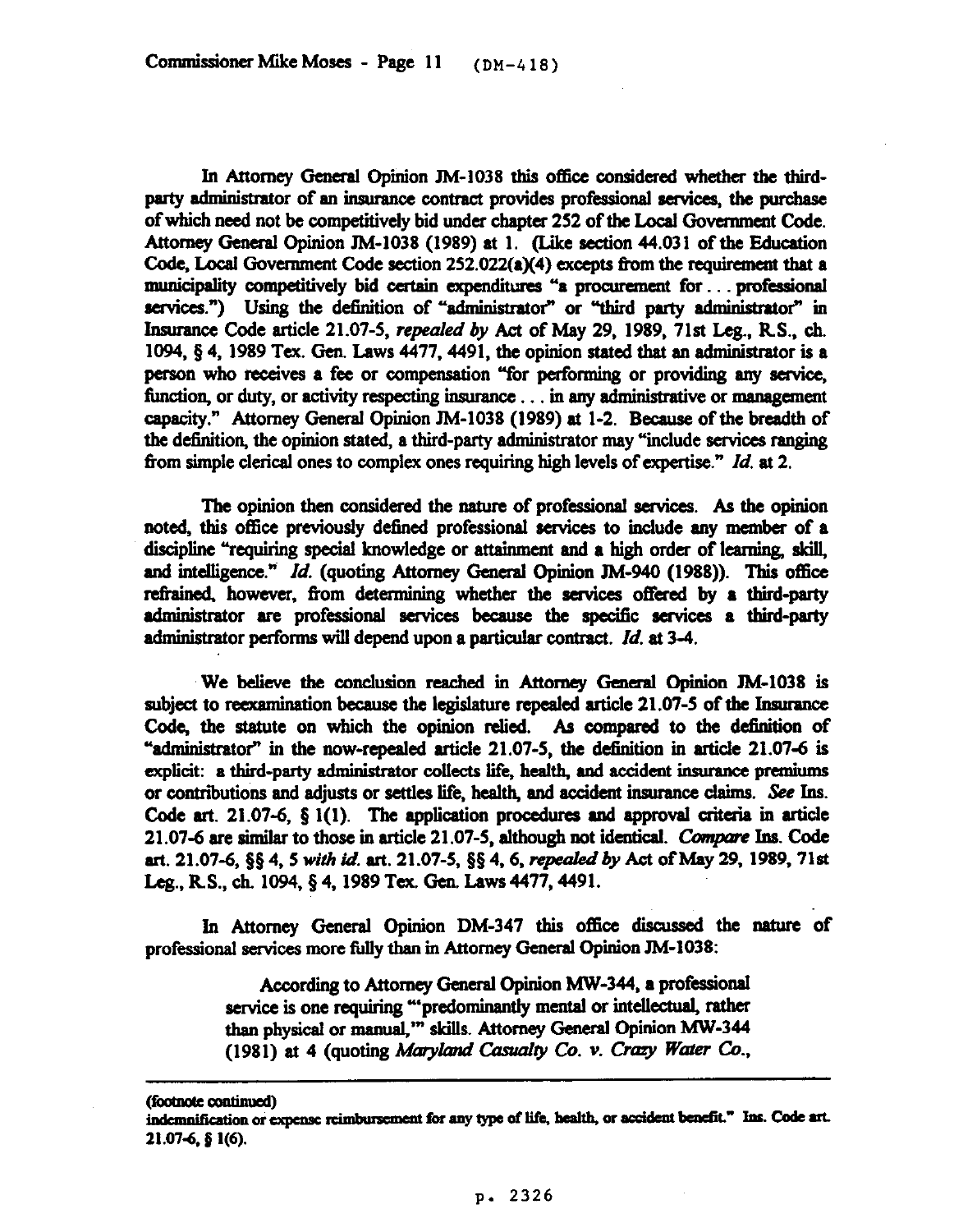160 S.W.2d 102, 105 (Tex. Civ. App.-Eastland 1942, no writ)). Furthermore, a "professional" works in a profession that "requires years of education and service for one to attain competence and [that] calls for a high order of intelligence, skill and learning.'" *Id.*  (quoting *Transportation Displays, Inc. v. City of New Orleans, 346 So. 2d 359,363 n5* (La. Ct. App. 1977)).

Finally, [Attorney General Opinion MW-344] discussed "[t]he most useful standard for judging the scope of 'profession'" from *Woadakll v. Lkziley, 230* S.W.2d 466 (W. Va 1976). *Id. at 5. The Wooddell* court concluded that the services of an interior decorator were not professional services. The *Wooddell* court did not. were not professional services. however, limit the term "professional services" to the professions of theology, law, or medicine, nor to professions specifically recognized as such by statute. *Id.* (citing *Wooddell*, 230 S.E.2d at 469-70). Rather, while "'most occupations, trades, business or callings require a diversity of knowledge and skill," not all such occupations, trades, business or dings could be called "professions." *Id. (quoting Wooddell*, 230 S.E.2d at 470). A professional is only one who "is a member of [a] discipline with widely accepted standards of required study or specified attainments in special knowledge as distinguished .fiom mere skill.'" *Id.* (quoting *Wooddell, 230* S.E.2d at 470).

Attorney General Opinion DM-347 (1995) at 3-4 (footnote omitted).

We find little evidence in the Insurance Code that the services of a third-party administrator require predominantly mental or intellectual skills, the acquisition of which entail years of education and service. See id. at 3. Additionally, we find little evidence that a third-party administrator belongs to a "discipline with widely accepted standards of required study or specified attainments in special knowledge as distinguished from mere skill." See id. at 3-4 (quoting Attorney General Opinion MW-344 (1981) at 5 **[quoting** *Wooddell v. Dailey*, 230 S.E.2d 466 (1976)]). We cannot say as a matter of law, however, that a third-party administrator does not provide professional services; such a decision depends, in part, on the actual functions a third-party administrator performs. We do not know, for example, whether the duty of the third-party administrator to pay claims is ministerial, that is, whether the third-party administrator pays claims on the orders of the school district, or whether the third-party administrator must interpret the law to determine whether to pay a particular claim.<sup>11</sup>

<sup>&</sup>lt;sup>11</sup>We do not mean to suggest that, even if a third-party administrator interprets the law to determine whether to pay a particular claim, the services of the third-party administrator are professional services for purposes of Education Code section 44.031(f).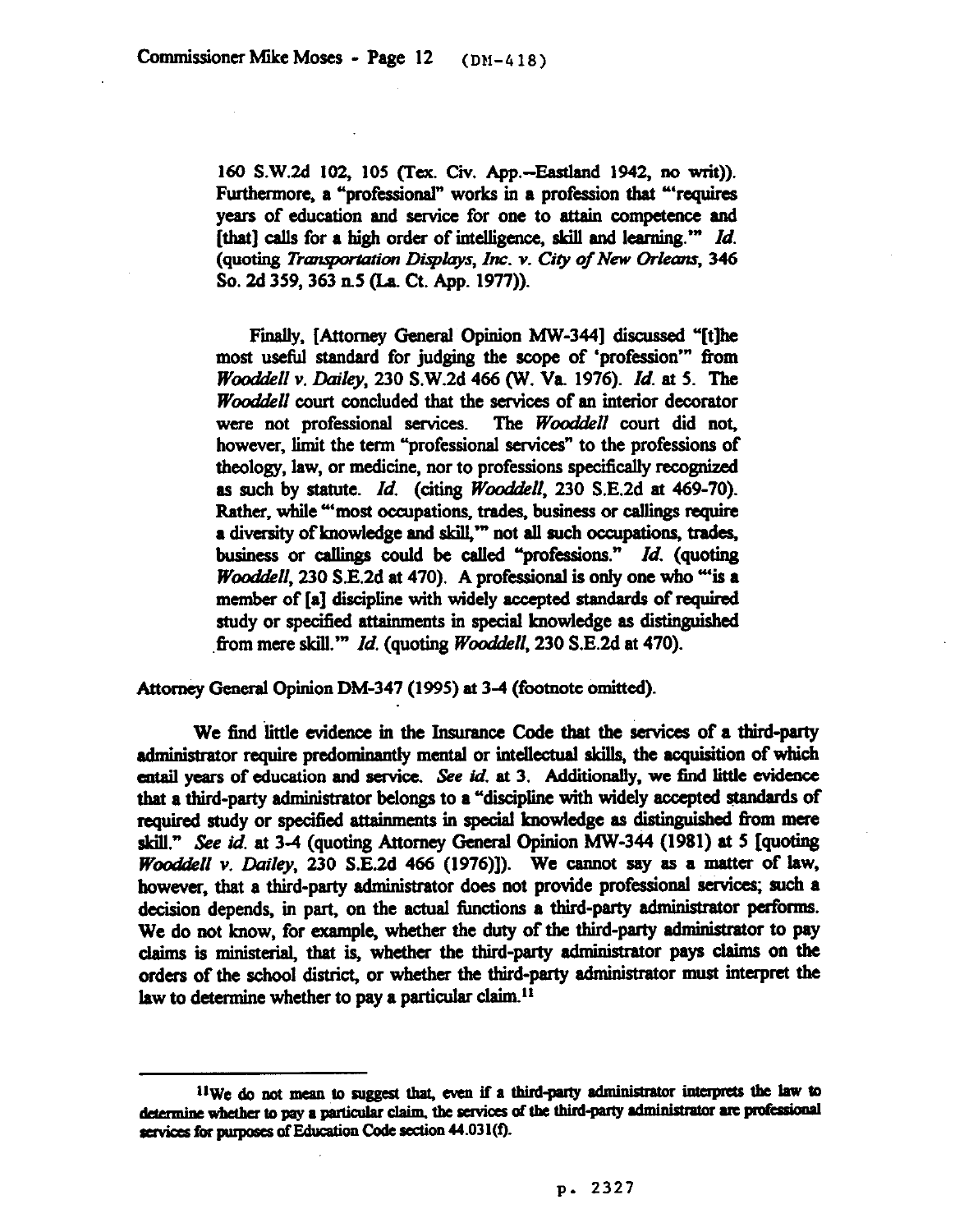Furthermore, this office generally abstains from determining whether a particular service is a professional service for purposes of a statute other than the Professional Services Procurement Act, V.T.C.S. art. 664-4, because of the fact-based nature of such a determination. See, e.g., Attorney General Opinions DM-106 (1992) at 2; JM-1136 (1990) at 2-3; JM-1038 (1989) at 3. But see Attorney General Opinion JM-940 (1988) at 4. In our opinion, the school board is the proper authority to determine the actual functions of a particular third-party administrator for purposes of section 44.031 of the Education Code.

Of course, except for the professional services listed in the Professional Services Procurement Act, V.T.C.S. art. 664-4, a school district may contract for professional services using any appropriate method listed in section  $44.031(a)$  of the Education Code. Cf. Attorney General Opinion DM-106 (1992) at 2. Compare Educ. Code § 44.031(f) with Local Gov't Code § 252.022(a)(4).

You ask whether "reinsurance procurement duties" included in a claims administration contract with a licensed third-party administrator are professional services for purposes of section 44.031(f) of the Education Code. You do not indicate what "reinsurance procurement duties" are. From the phrase itself, we guess that such duties consist of pricing and acquiring, on behalf of a school district, reinsurance for the school district's self-insurance fund. As this office stated in Attorney General Opinion DM-347, the purchase of insurance, even through an agent, is not a purchase of professional services. To the extent "reinsurance procurement duties" include other duties that we cannot guess, we do not determine whether such duties are professional services.

You ask whether a school board must award, in accordance with section 44.031 or 44.033 of the Education Code, a contract for professional services as well as nonprofessional services. To the extent that a contract, valued at \$25,000 or more in the aggregate for a twelve-month period, is for anything other than professional services, produce, or vehicle fuel, a school district must award it using the one method among the six listed in section 44.031 that provides the best value to the school district. See Educ. Code  $\S$  44.031(a), (f). Likewise, to the extent a contract, valued at between \$10,000 and \$24,999.99, inclusive, in the aggregate for a twelve-month period, is for the purchase of personal property, a school district must award the contract either by competitively bidding the contract or in accordance with section 44.031(a) and (b). See id.  $\S$  44.033(a). The school board may, but need not, award any professional services included in the contract that are not covered by the Professional Services Procurement Act, V.T.C.S. art. 664-4, in accordance with section 44.031 or section 44.033, depending on the value of the contract. See Wallace v. Commissioners[] Court of Madison County, 281 S.W. 593, 595 (Tex. Civ. App.-Waco 1926), rev'd on other grounds, 15 S.W.2d 535 (Tex. 1929) (stating that where contract included some aervicea requiring technical Lmowkdge and some services or products that do not, those that do not must be competitively bid); see also Gulf Bitulithic Co. v. Nueces County, 297 S.W. 747, 753 (Tex. Civ. App.--San Antonio 1927), *rev'd on other grounds*, 11 S.W.2d 305 (Tex. 1928); Attorney General Opinion JM-890 (1988) at 4 (quoting *Wallace v. Commissioners Court*<sup>[]</sup> of Madison Co.,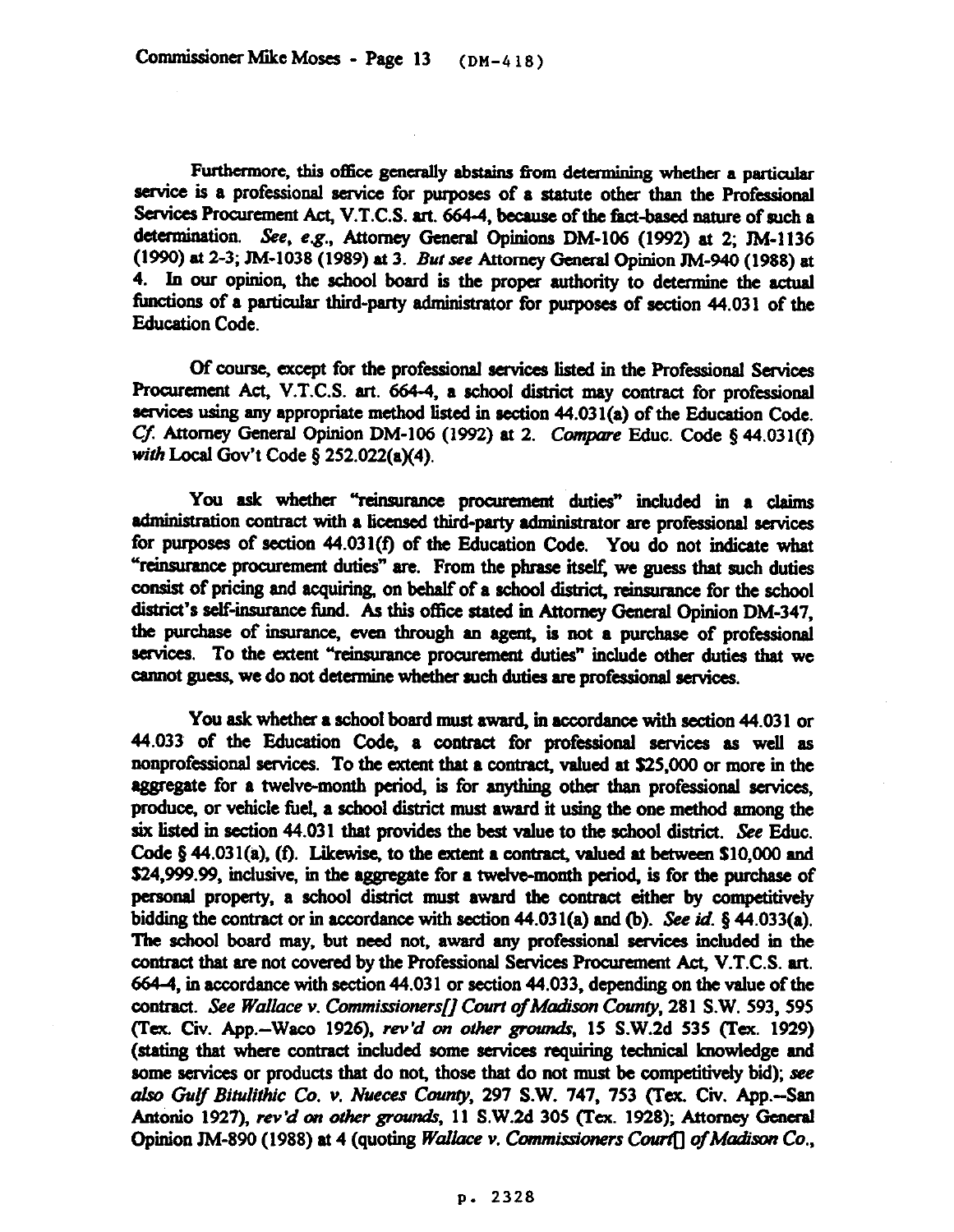*280 S.W. 593 (Tex. Cii.* App.-Waco 1926, *rev'davothergroun&,* 15 S.W.2d 535 (Tex. 1929)).

## **SUMMARY**

Newly enacted section 44.031 of the Education Code prevails over Attorney General Opinion DM-347 to the extent the opinion is inconsistent with the statute. Section 44.031 does not conflict with the conclusion in Attorney General Opinion DM-347 that a contract for the purchase of insurance is not a contract for professiona services. Additionally, whether a contract for the purchase of insurance is a contract to purchase personal property no longer matters in the context of section 44.03 1.

To the extent Attorney General Opinion DM-347 concludes that a school district must competitively bid a contract, valued at more than S24.999.99 in the aggregate for a twelve-month period, for the purchase of insurance, section 44.031 of the Education Code supersedes the opinion. A school district must award such a contract using one of the methods listed in section 44.031(a). The board of trustees of the school district must select the method "that provides the best value to the district."

Neither section 44.031 of the. *Education Code nor Attomey*  General Opinion DM-347 precludes a school district from executing an insurance contract for a period longer than twelve months. A multi-year contract must, however, comply with section 271.903(a) of the Local Government Code.

Nothing in section 44.033 of the Education Code prohibits a school district from entering a contract for the purchase of insurance with a duration longer than twelve months. Section 44.033(b) of the Education Code does not limit the length of a contract; it merely requires a school district to publish notice seeking vendors interested in supplying the school district with those goods the school district will be purchasing *in the upcoming twelve-month period*. If the school district enters a multi-year contract, it must comply with section 271.903(a) of the Local Government Code.

The requirement in sections 44.031 and 44.033 of the Education Code, referring to the value of purchases "in the aggregate" indicates that a school district cumulatively must value contracts for like products that a school district normally would purchase together, but only for purposes of determining when a formal procurement process is required by law.

## P. 2329